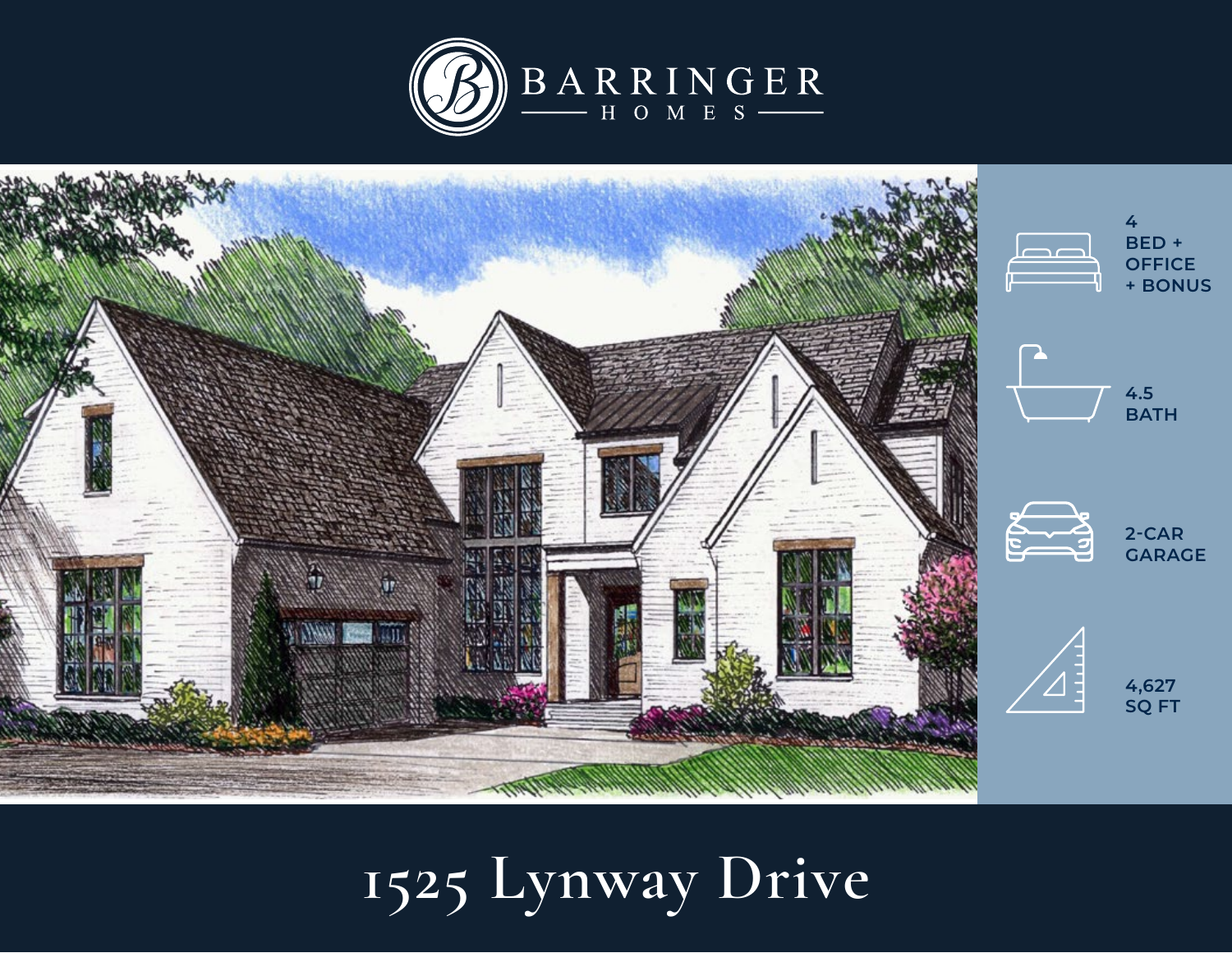

## Crafted by Barringer Homes

Ideally located in Charlotte's historic Dilworth neighborhood, 1525 Lynway Drive features 4,627 square feet with four bedrooms, four-and-a-half bathrooms, bonus room, office, scullery, pantry, covered porch with vaulted ceiling and two-car garage.

Sophisticated details can be found throughout this home including quartz countertops in the kitchen and bathrooms, luxury ZLINE stainless steel appliances, fireplaces in both the living room and covered patio, floating staircase, zero-entry primary shower, wood window headers, privacy fence and hardwood floors in the common areas, primary bedroom and bonus room.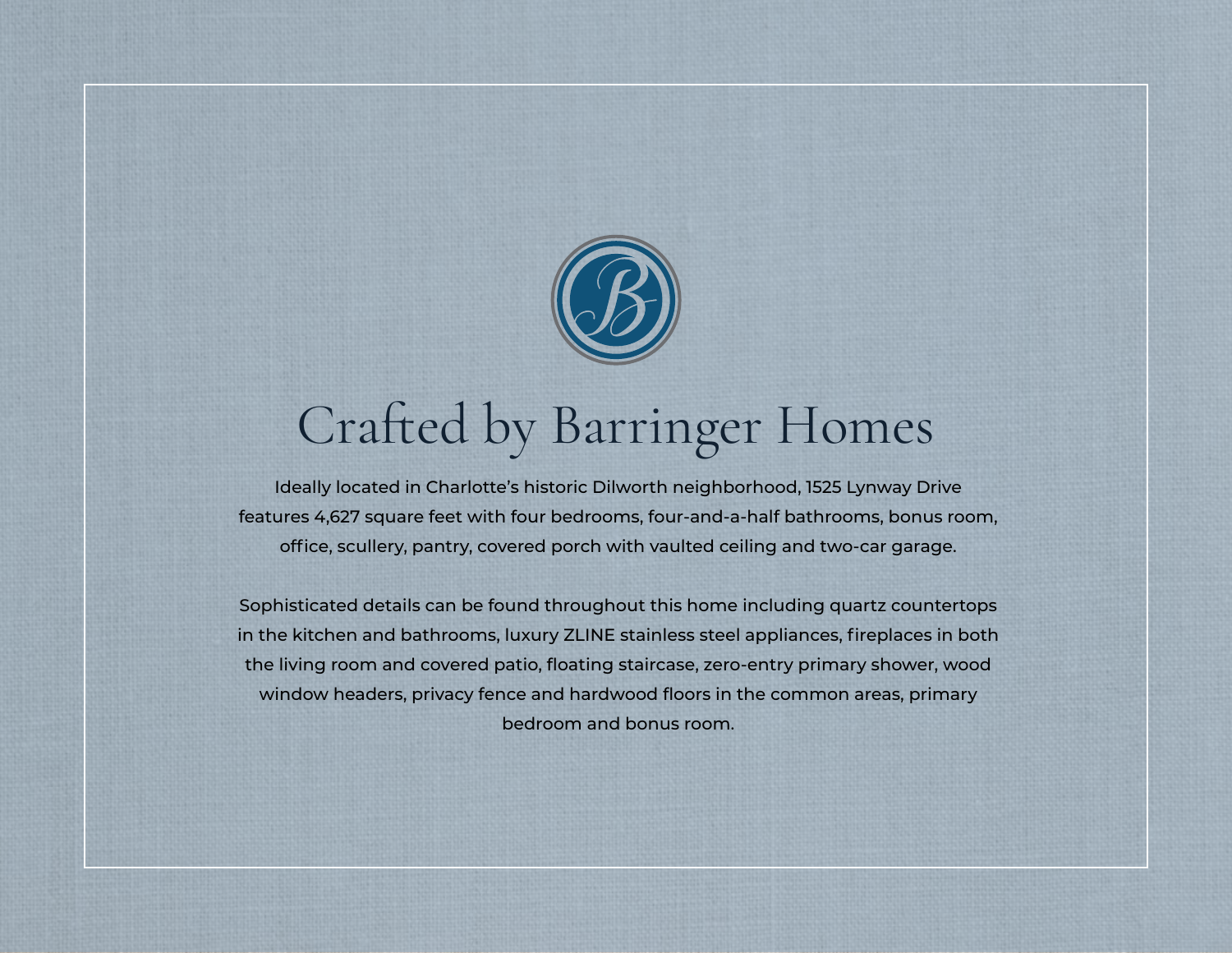## Expansive Floorplans





*\*\*For visual representation only. Items subject to change based on availability.*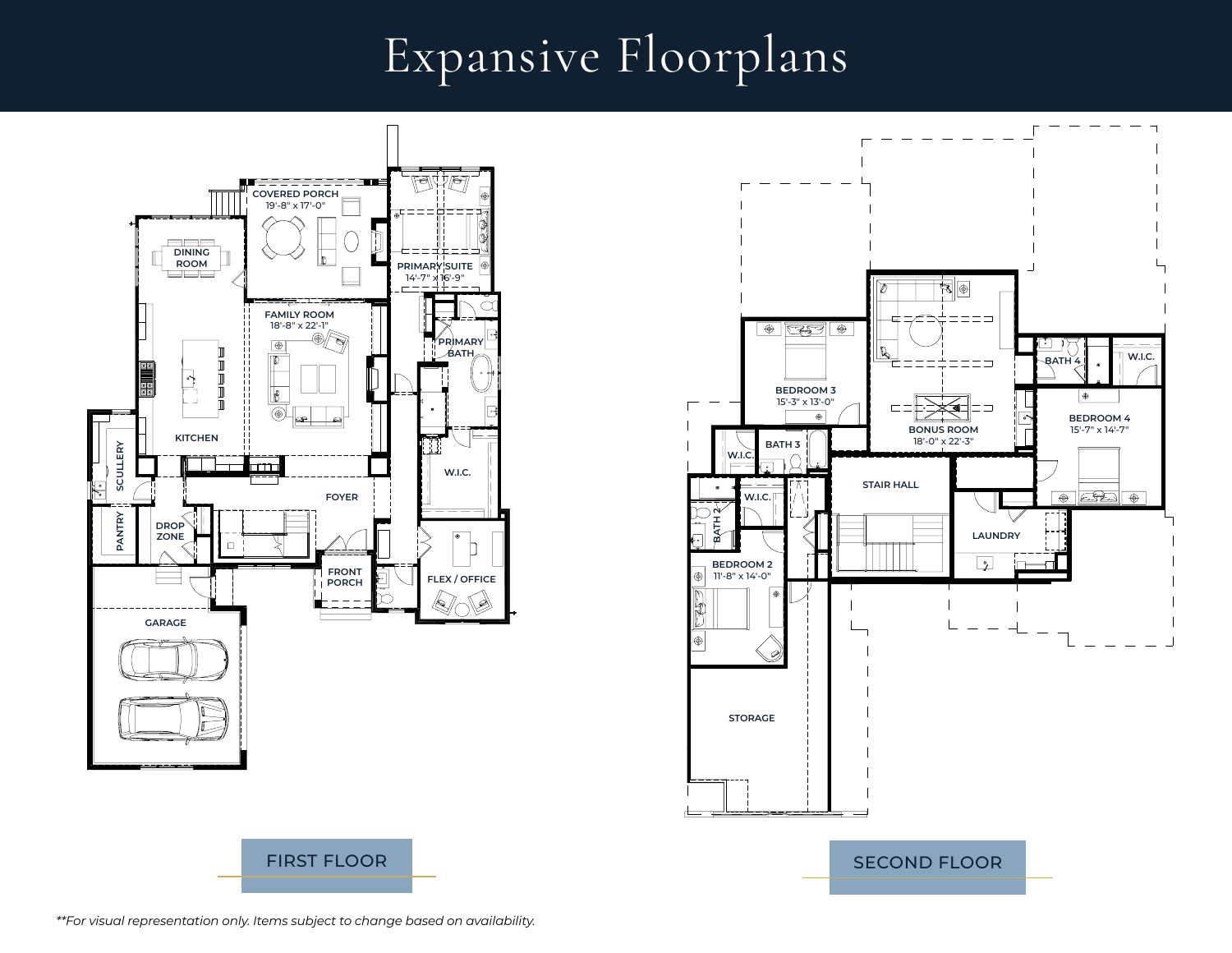

#### **LOT SIZE:** .324 ACRES

*\*\*Preliminary plat not for recordation, conveyances, or sales. Plot plan is subject to change.*



### Enjoy the neighborhood feel and tree-lined streets of Dilworth

One of Charlotte's earliest streetcar suburbs, Dilworth is known for its elegant brick colonial homes and charming bungalows. East Boulevard is Dilworth's main thoroughfare, with a variety of locally owned shops and restaurants, many located in historic homes. Off Park Road, Park Square features a mix of shops, restaurants and services in brick buildings.

Latta Park is one of Charlotte's oldest public parks, tucked in the middle of the neighborhood, and nearby Freedom Park is a popular spot to gather during the warmer months. Hop on the Little Sugar Creek Greenway, which passes through Dilworth and will eventually extend 19 miles.